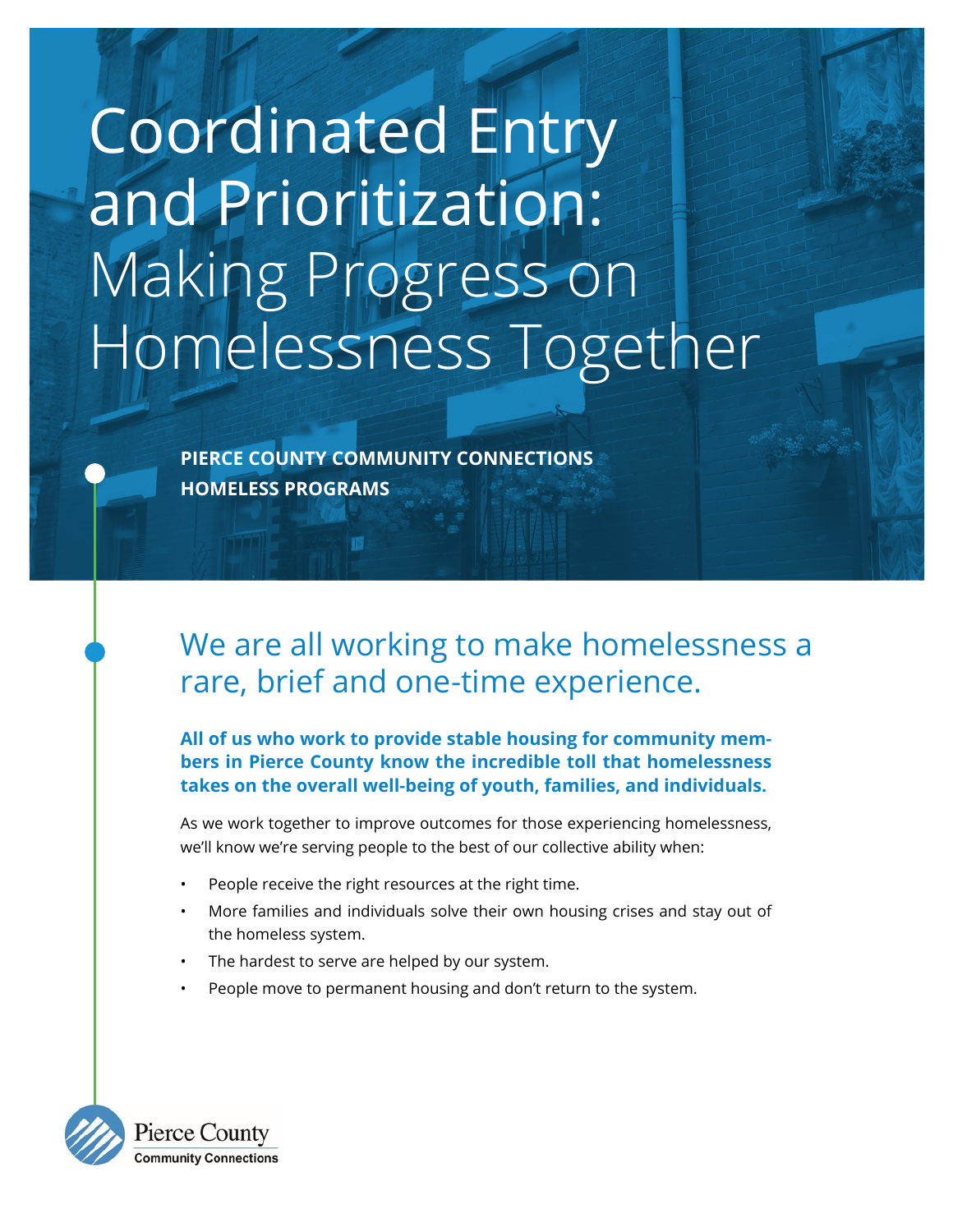Organizations from across Pierce County are moving toward a system that is more coordinated, client-centered, and uses emerging best practices to increase our impact.

### **Past approaches to housing vulnerable people and families have not produced the results we would all like to see.**

Those who are the most vulnerable frequently fall through the cracks. And people who enter the system all too often find it difficult to get out. Data from Access Point for Housing (AP4H) shows that many people are still not getting the help or housing they need. All these things must change. Emerging best practices from other communities like Columbus, Ohio, and Salt Lake City, Utah, show that shifting the way we serve people can help more individuals and families become stably housed and permanently off the streets. These best practices include establishing a coordinated entry system and a shared framework for assessing program fit and resource availability.



**Placement Roster data from AP4H for June to November 2014, showed that people with disabilities, criminal backgrounds, and a history of eviction were significantly less likely to receive a referral.**

#### **Coordinated entry: What is it and how will it work?**

Coordinated entry will build on centralized intake. There will be more front doors to the county's homeless system and the same assessment tool will be used at each one of them. People experiencing homelessness will have better access to housing solutions and know that wherever they

go, they will be treated consistently. Organizations will be able to access and update a database with available beds and services throughout the county.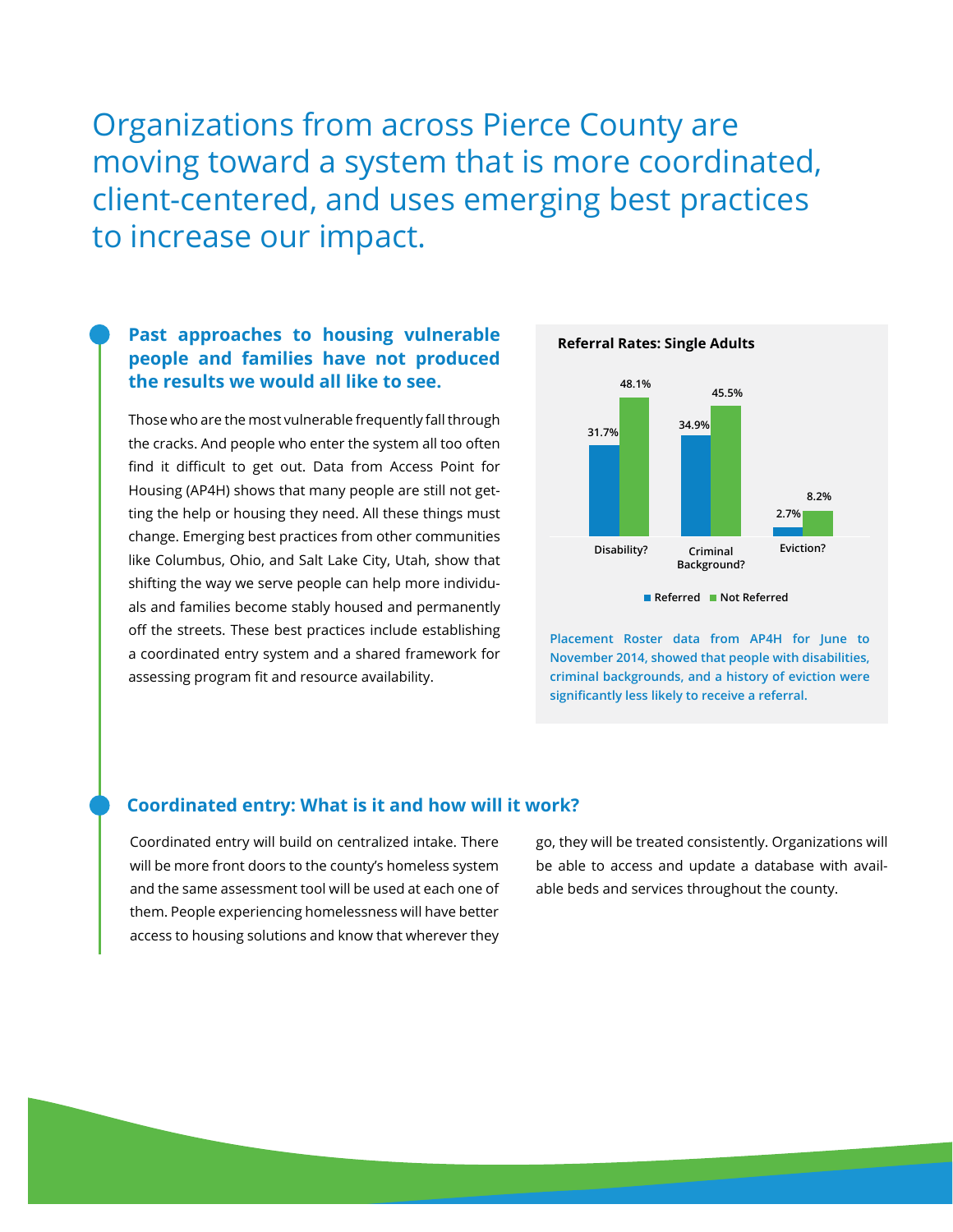#### **Prioritization: What is it and how will it work?**

Prioritization means that we will begin to give precedence to those with the greatest vulnerability or barriers to housing:

- People most at risk if they remain homeless (e.g., medical issues, mental health issues, pregnancy, imminent risk of danger, etc.)
- People who have the greatest barriers to accessing housing (e.g., criminal record, eviction history, inability to work, chronically homeless)

The prior approach to assessing and referring households to programs resulted in those with lower barriers to housing being served more often than those with higher barriers. This has meant that people with disabilities, criminal backgrounds, mental illness, addiction, or history of evictions— those who are extremely vulnerable—are less likely to receive a referral and help to access stable housing.

Prioritization involves everyone using the same assessment tool, which was informed by a working group comprised of representatives from across our system. This will ensure barriers to housing are determined objectively and people will be served equitably.

Those with more resources to access housing will be supported with a lighter touch. Data shows that many people are able to resolve their housing crisis with minimal help. Through coordinated entry individuals and families will start with a problem-solving conversation focused on helping them to successfully maintain or access housing, which can include re-establishing rental situations, moving into shared housing, or relocating to an area where they have a stronger support network. In 2015 Pierce County piloted this approach, which is designed to divert people experiencing homelessness from long waits for services or long stays in shelter.



#### **Pierce County Homeless Diversion Pilot (October 2014–September 2015)**